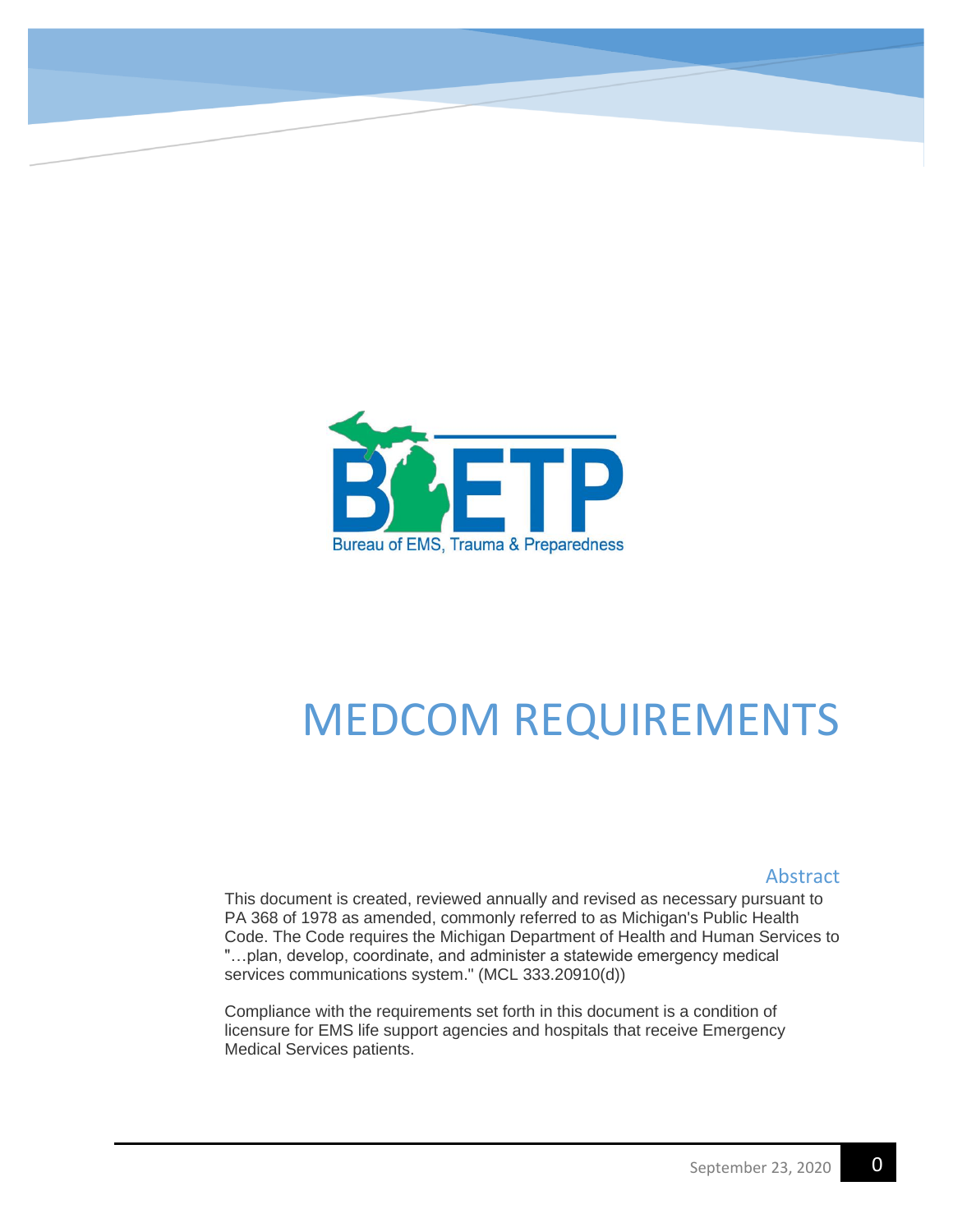# <span id="page-1-0"></span>Record of Changes

| Date      | Change                                                                                | Completed by:   |
|-----------|---------------------------------------------------------------------------------------|-----------------|
| 12/16     | Renewal of MDHHS Radio License                                                        | Jerry Ellsworth |
| 1/21/17   | Updated PL Tone for Detroit Children's<br>Troy                                        | Kathy Wahl      |
| 1/28/17   | Reformatted this document                                                             | Kathy Wahl      |
| 1/28/17   | Removed "Important Note on<br>Narrowbanding" as the project was<br>completed in 2012. | Kathy Wahl      |
| 1/28/17   | Removed references to Department<br><b>Communications Consultant</b>                  | Kathy Wahl      |
| 1/28/17   | Added Copy of Current MDHHS Radio<br>License (Expiration 2026)                        | Kathy Wahl      |
| 5/20/19   | Page 5; 8CALL80 changed to 8CALL90.                                                   | Kathy Wahl      |
| 9/23/2020 | Page 15: Recommend Best Practices                                                     | Kathy Wahl      |
|           |                                                                                       |                 |
|           |                                                                                       |                 |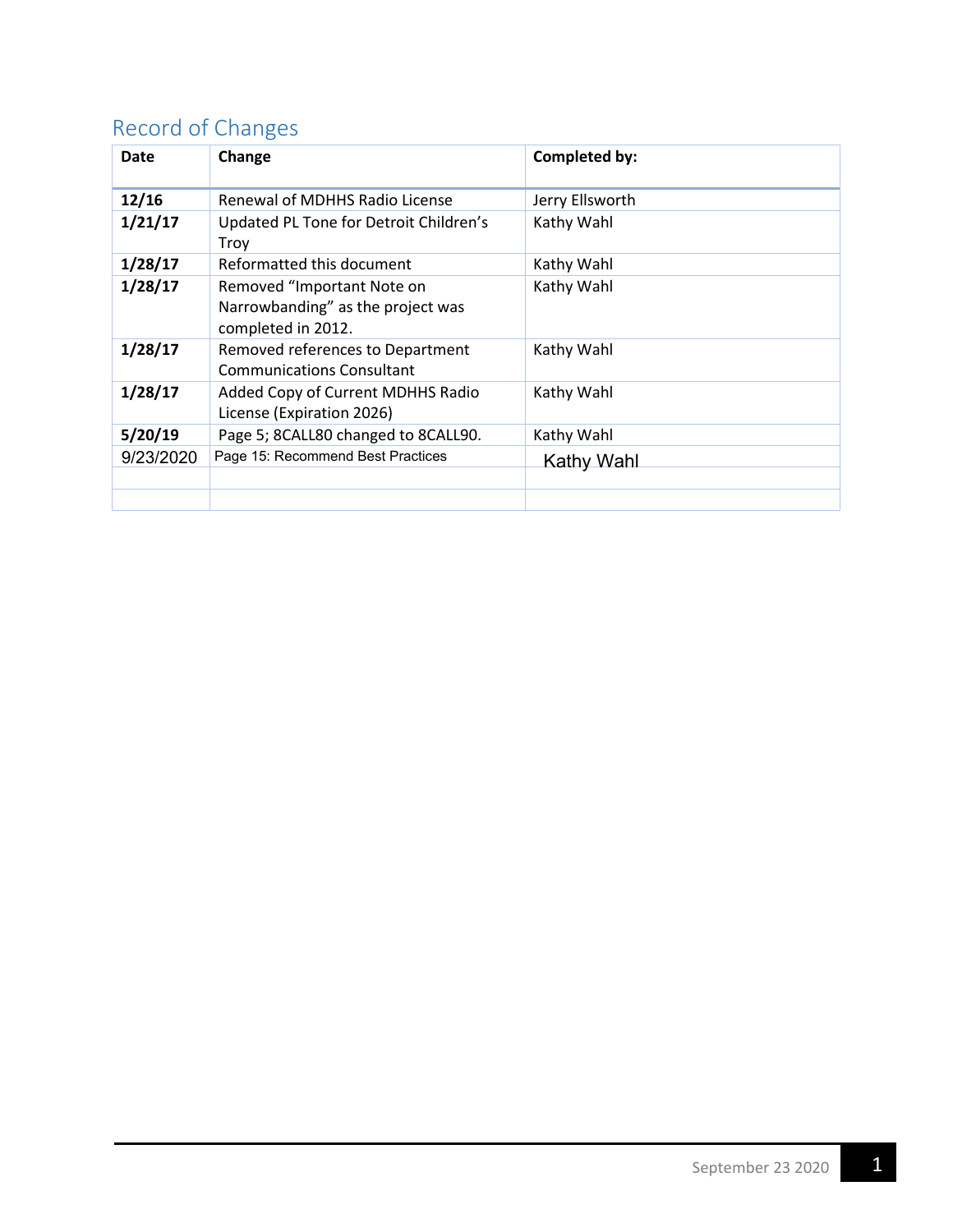# Table of Contents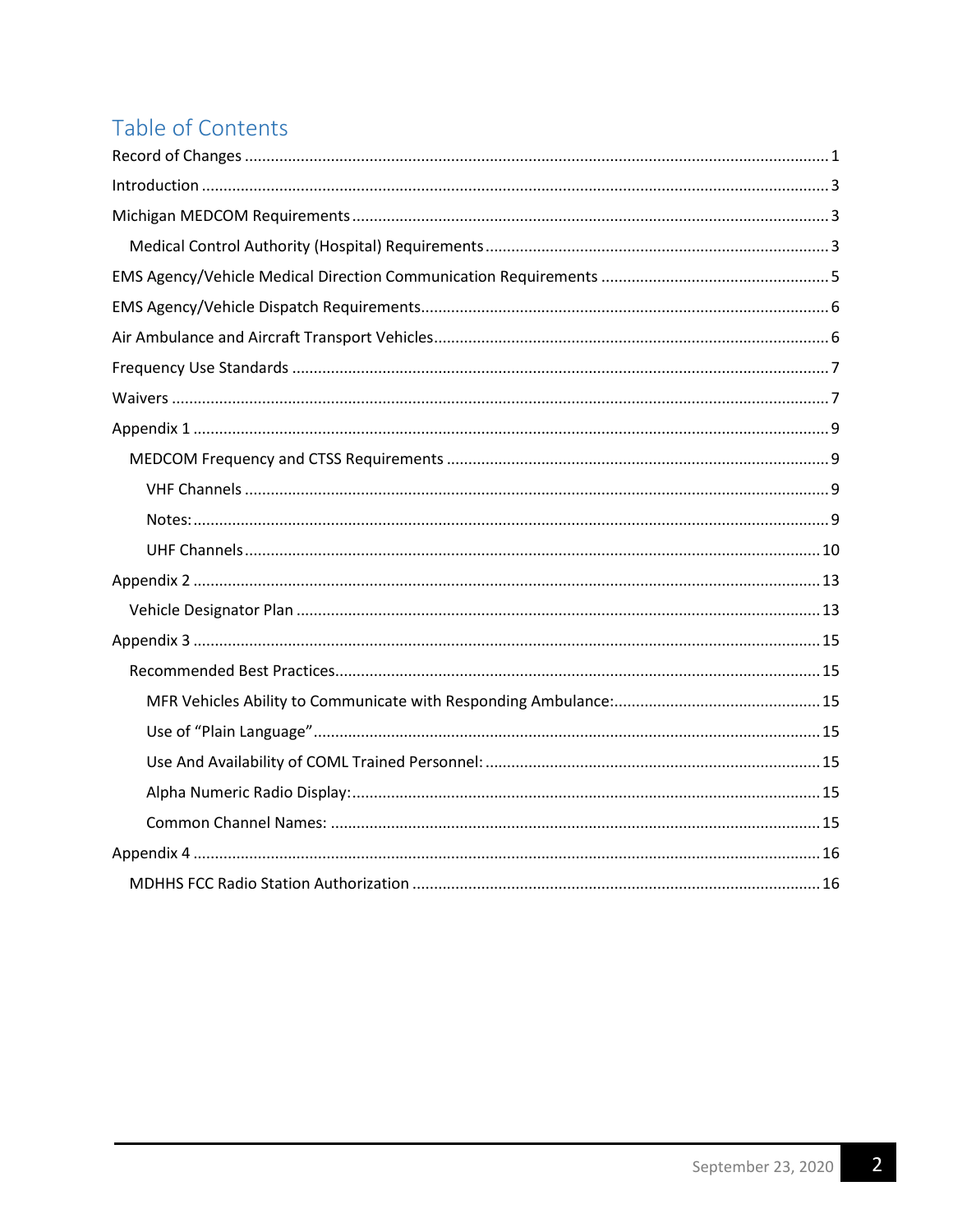### <span id="page-3-0"></span>Introduction

The requirements set forth in this document have been reviewed by an ad-hoc committee of public safety communications professionals from across the State as well as by the Emergency Medical Services Coordination Committee (EMSCC). The EMSCC members are appointed by the Director of the Michigan Department of Health and Human Services (MDHHS) to advise the Department on all matters related to EMS operations in Michigan.

### <span id="page-3-1"></span>Michigan MEDCOM Requirements

#### <span id="page-3-2"></span>Medical Control Authority (Hospital) Requirements<sup>1</sup>

R 1.01 Each Medical Control Authority shall include in its Department approved protocols an EMS communications plan. This plan shall describe the day-to-day methods and systems to be used for EMS to hospital medical direction communication, and must also include plans for EMS communications during disaster or other extraordinary situations.

R 1.02 Any changes made to the MCA communication system shall be coordinated between all affected hospitals, life support agencies, and MCA's prior to implementation. The Department, through its communications consultant, shall be consulted before implementation of any system changes.

R 1.03 Prior to the use of MEDCOM communications equipment, each hospital receiving emergency patients shall provide training to their staff sufficient to assure proper operation of the MEDCOM radio components at that facility. Staff shall receive this training prior to any operation by them of MEDCOM equipment.

R 1.04 All voice communications between EMS and hospitals, related to patient care, shall be electronically recorded. These recordings shall be maintained for not less than 60 days. These recorded communications are intended to be used for system Quality Improvement activities, and may be reviewed under the MCA's Professional Standards Review Organization procedures.

R 1.05 Hospitals shall be equipped to communicate by voice with all basic, limited advanced and advanced life support vehicles within the MCA region, as specified in the communication protocol of that MCA. Communication shall be provided to at least 90% of the geographic area of the MCA, 90% of the time, to and from a mobile or portable EMS radio (See Rule 2.12). Communication quality shall be usable and understandable, without significant noise or interference. The communication system shall

 $1$  The term "Hospital" as used in this section includes the following:  $-$  an acute care hospital licensed under part 215 of the public health code, -- a freestanding surgical facility licensed under part 208 of the code, if that facility is approved to receive emergency patients via EMS by the local Medical Control Authority.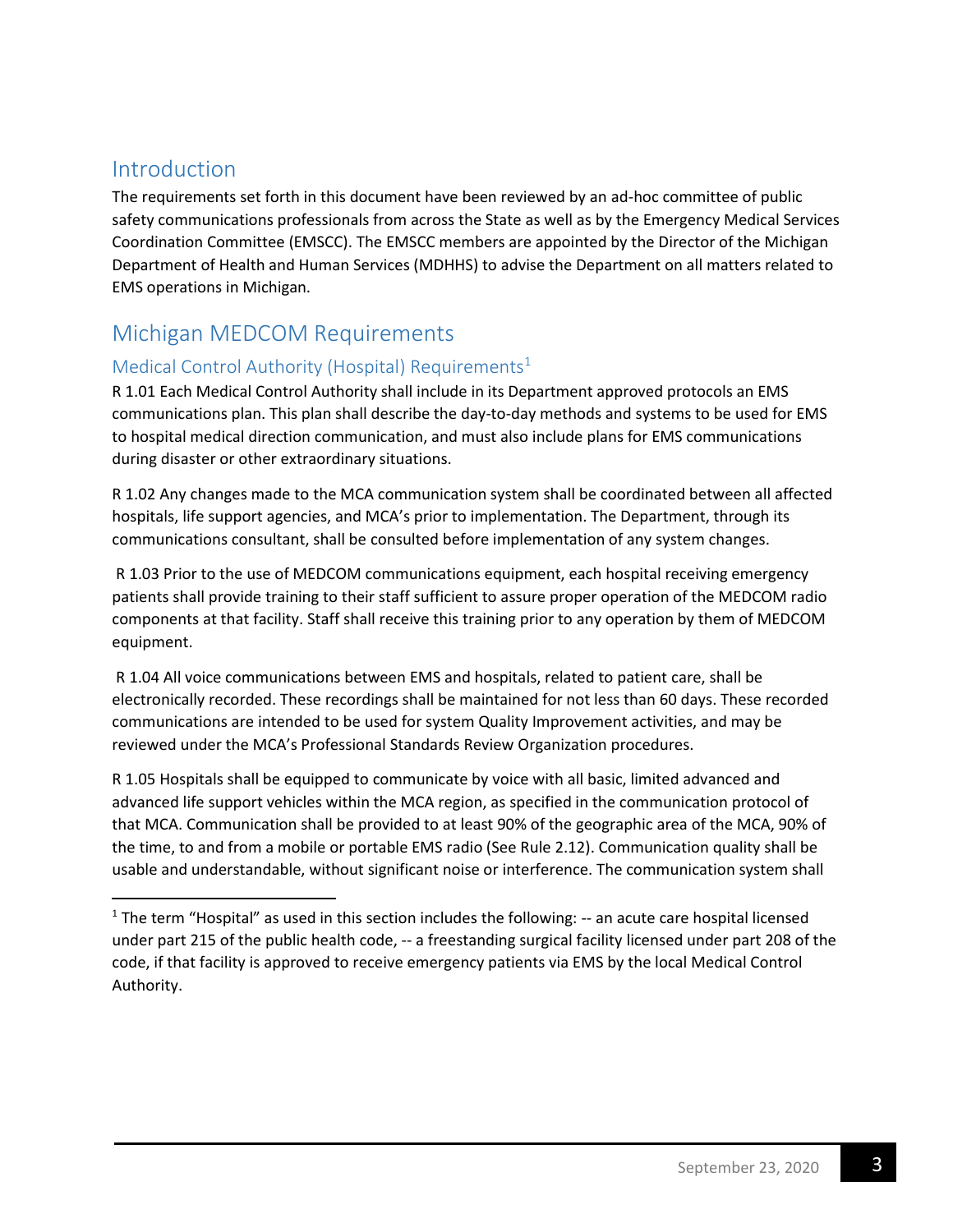utilize frequencies designated by the FCC for public safety communication, and shall be operated by a hospital, MCA, life support agency, or other public safety entity.

R 1.06 Each hospital must provide at least one radio system or channel dedicated to EMS to hospital communication which is configured to provide an audible output of all EMS communications at all times, at one or more continuously monitored locations. This system shall not use equipment that is capable of "scanning" or manually selecting other receiver channels or talk groups.

R 1.07 If the MCA communication protocol allows for primary or secondary use of public telephone circuits for MEDCOM communication, the hospital receiving such telephone communication shall use only a dedicated telephone number for that purpose. This telephone line shall be electronically recorded, per Rule 1.04. The dedicated telephone number shall be furnished to all EMS agencies within the MCA and published by the Department.

R 1.08 Hospitals shall be equipped for effective local area communication on the HERN frequency, 155.34 MHz CTCSS (continuous tone coded squelch system) tones will be assigned by the Department as the "receive" tone for each hospital. All hospitals shall transmit using either 97.4 Hz or none as a transmit CTCSS code. This frequency is reserved for use only for communication between EMS and hospitals regarding provision of patient care.

R 1.09 Hospital HERN radio systems shall be limited to no more than 50 watts transmitter output power, nor more than 150 watts ERP from the antenna, whichever is less, if located south of a line running roughly from Ludington to Tawas City. Antenna height south of this line shall not exceed 125 feet above ground or 200 feet above average terrain, whichever is less.

R 1.10 The following types of communication are not permitted on the HERN channel, 155.34 MHz, in Michigan: paging or dispatch communications of any type, telemetry or data signaling, and automatic Morse ID systems. All station transmitter identification on the HERN channel shall be via voice announcement at the conclusion of EMS communication.

R 1.11 At their option, a medical control authority may utilize for medical direction purposes any other frequency or radio system operated by the MCA, a hospital, a life support agency, or a public safety entity. Such systems include the Michigan Public Safety Communications System (MPSCS, the "State 800 system"); systems operated by local units of government, UHF MED channels, or other frequencies or radio systems properly licensed by the FCC for EMS or public safety use. Any additional frequencies or systems used for medical direction communication will not replace the base requirement of communication capability on the HERN channel as outlined in these rules.

R 1.12 All components of the hospital EMS communication system shall be provided with back-up electric power in the event of loss of commercial power. All equipment shall be equipped with industry accepted lightning and surge protection devices.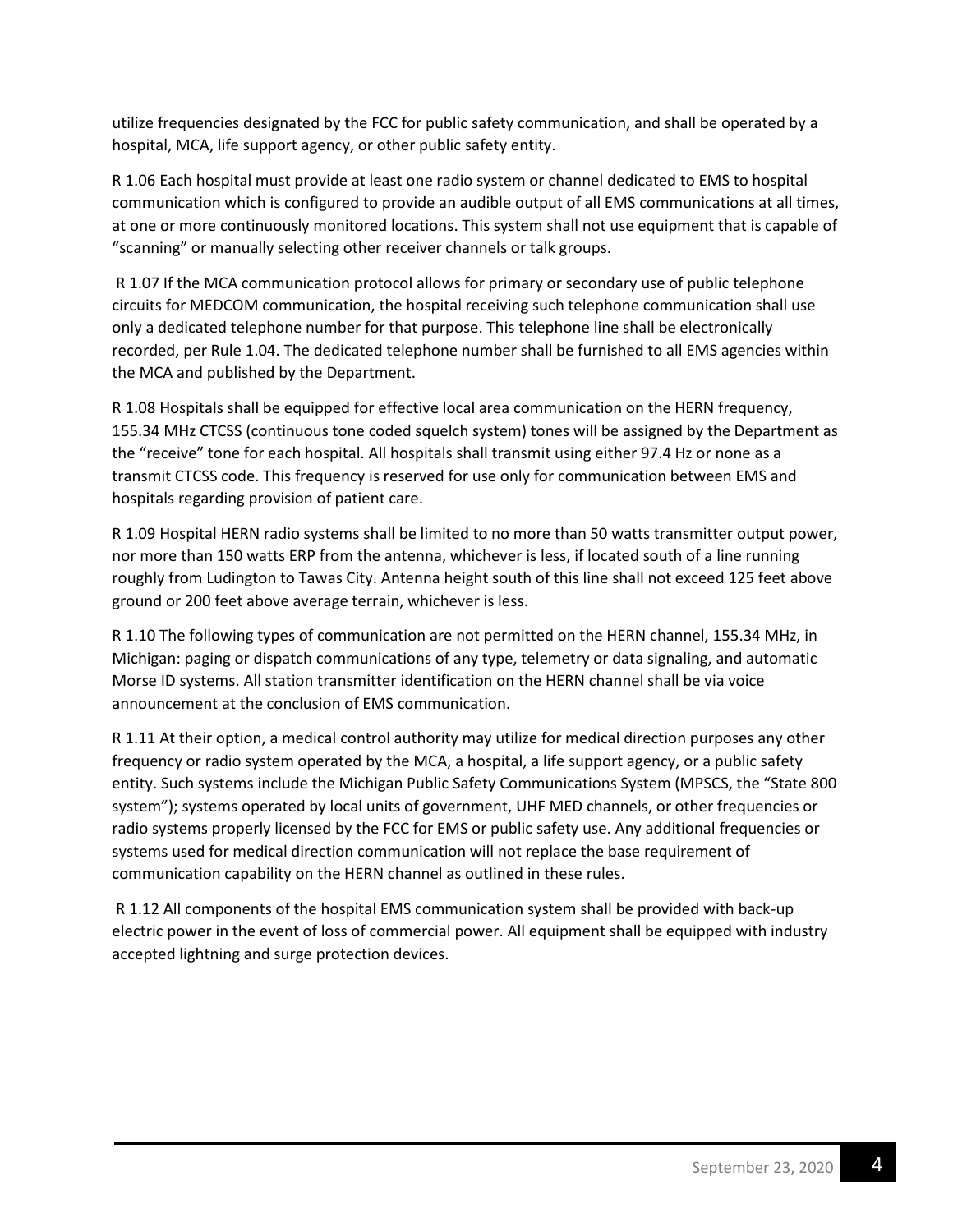# <span id="page-5-0"></span>EMS Agency/Vehicle Medical Direction Communication Requirements

The following standards apply to all EMS vehicles, transporting or non-transporting, licensed at the Basic Life Support (BLS), Limited Advanced Life Support (LALS), or Advanced Life Support (ALS) level.

R 2.01 The radio communications system installed in an EMS licensed vehicle shall comply with any requirements contained in the communication protocol of the local MCA. The communications system shall provide for voice communication with every hospital (or designated MEDCOM communications location) within the local MCA region, without relay of that communication by dispatch or other entity.

 R 2.02 All EMS vehicles, in conjunction with the MCA hospital-based EMS communication system, shall be capable of vehicle to hospital communication to and from 90% of the geographic service area of the EMS agency, 90% of the time.

R 2.03 Any radio used for Medical Direction communication in a licensed EMS vehicle shall provide an "alpha-numeric" display; or, there shall be readily available to the operator a printed reference document showing the relation of radio channel numbers to channel name or function.

R 2.04 All EMS vehicles shall be equipped for operation on the FCC designated VHF public safety band. The radio equipment used to meet this requirement shall be capable of operation on at least 16 channels, using analog wideband and narrowband (12.5 KHz) operation. (Wideband only until January, 2013, per FCC rule)

R 2.05 An EMS licensed vehicle that was licensed and in service prior to April 2004, and which was not equipped for operation on the VHF band prior to that date, is exempt from Rule 2.04.

R 2.06 All EMS vehicles not exempt under Rule 2.05 shall be equipped for operation on 155.34 MHz, the Michigan HERN channel. This channel shall be configured for communication with at least one hospital within the MCA region.

R 2.07 All EMS vehicles not exempt under Rule 2.05 shall be equipped for operation on 155.355 MHz. This frequency shall be designated "VMEDTAC" and is used for on-scene coordination of EMS resources. CTCSS code 210.7 Hz is used on this frequency. Only mobile and portable use is authorized on this frequency.

R 2.08 All EMS vehicles not exempt under Rule 2.05 shall be equipped for operation on the FCC designated VHF national interoperability channels:

- 155.7525 "VCALL10"
- 151.1375 "VTAC11"
- 154.4525 "VTAC12"
- 158.7375 "VTAC13"
- 159.4725 "VTAC14"

CTCSS code 156.7 Hz is nationally designated for transmissions on these frequencies. Carrier squelch is recommended for receive.

R 2.09 EMS vehicles equipped for operation on UHF MED Channels, or the 700/800 MHz band, shall be equipped for operation on the FCC designated "UCALL40" and "UTAC41-43", or "8CALL90" and "8TAC91-94", as appropriate.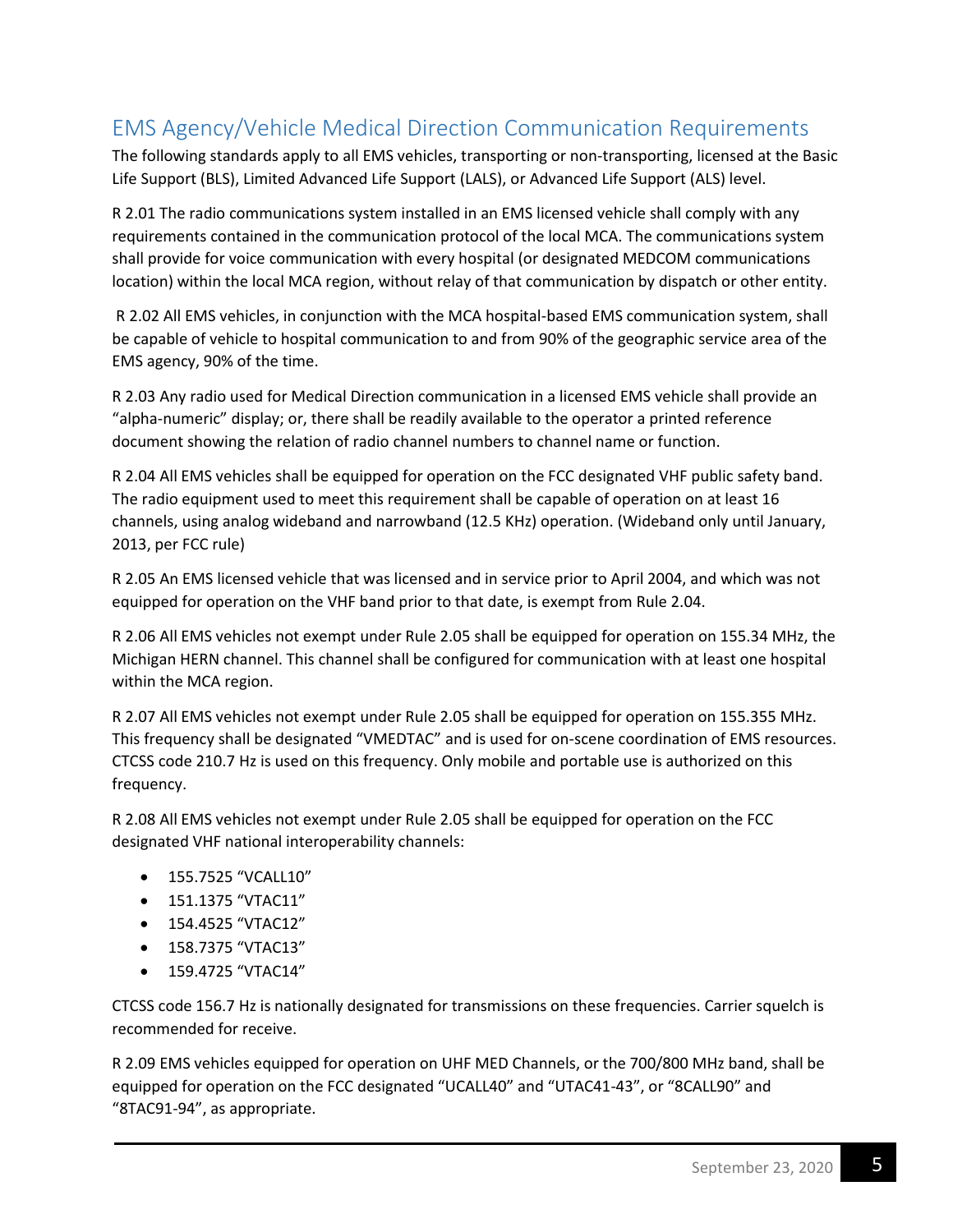R 2.10 The medical direction communication system in all EMS vehicles shall provide for voice communication with every hospital (or designated Medical Direction communications location) within the local MCA region; and, to any hospital outside of the local MCA to which the vehicle transports emergency patients. Communications covered under this Rule must occur without relay of that communication by dispatch or other entity.

R 2.11 Prior to use of Medical Direction communications equipment by EMS personnel, each life support agency shall provide training to those persons sufficient to assure proper operation of the radio components used by that EMS agency.

R 2.12 Limited Advanced and Advanced Life Support vehicles, in addition to the above, shall also provide for reliable voice communication from outside of the vehicle ("patient side") to hospital. This communication may be provided with the use of a portable communication device repeated through the vehicle radio system, or with a stand-alone portable radio communicating directly with the hospital radio system. This Rule may be waived by an MCA with adoption of an approved protocol eliminating the requirement for patient side communication.

# <span id="page-6-0"></span>EMS Agency/Vehicle Dispatch Requirements

The following requirements apply to all licensed EMS vehicles and life support agencies, transporting and non-transporting, at all license levels.

R 3.01 Licensed EMS vehicles shall be equipped with a system of two-way voice communication for dispatch activities.

R 3.02 Dispatch radio systems using other than public-safety owned and operated equipment in a channel-sharing environment (i.e. Nextel, cell-phones, local commercial trunked radio systems) shall maintain evidence of priority system access or be able to demonstrate system access on at least 99% of all transmission attempts.

R 3.03 The dispatch communication system provided in each life support vehicle shall comply with MCA dispatch and disaster communication requirements, if any. It shall also comply with applicable interoperability plans of the local governments where the vehicle is in operation.

R 3.04 The dispatch radio system in each licensed vehicle shall be capable, working with the systems fixed infrastructure, of providing reliable coverage to at least 90% of the geographic service area of the life support agency, 90% of the time.

R 3.05 Each life support agency shall assure the electronic recording of all requests for emergency medical services from the public, and dispatch communication.

# <span id="page-6-1"></span>Air Ambulance and Aircraft Transport Vehicles

Air ambulance means a rotary-wing aircraft that is licensed and used to provide transportation and BLS, LALS, or ALS services to a patient.

Air Transport Vehicle means an aircraft that is primarily used to provide patient transportation between healthcare facilities and typically provides patient care under orders issued by the patient's physician.

R 4.01 An air ambulance shall comply with Rules 2.01 through 2.11, and Rules 3.01 through 3.05.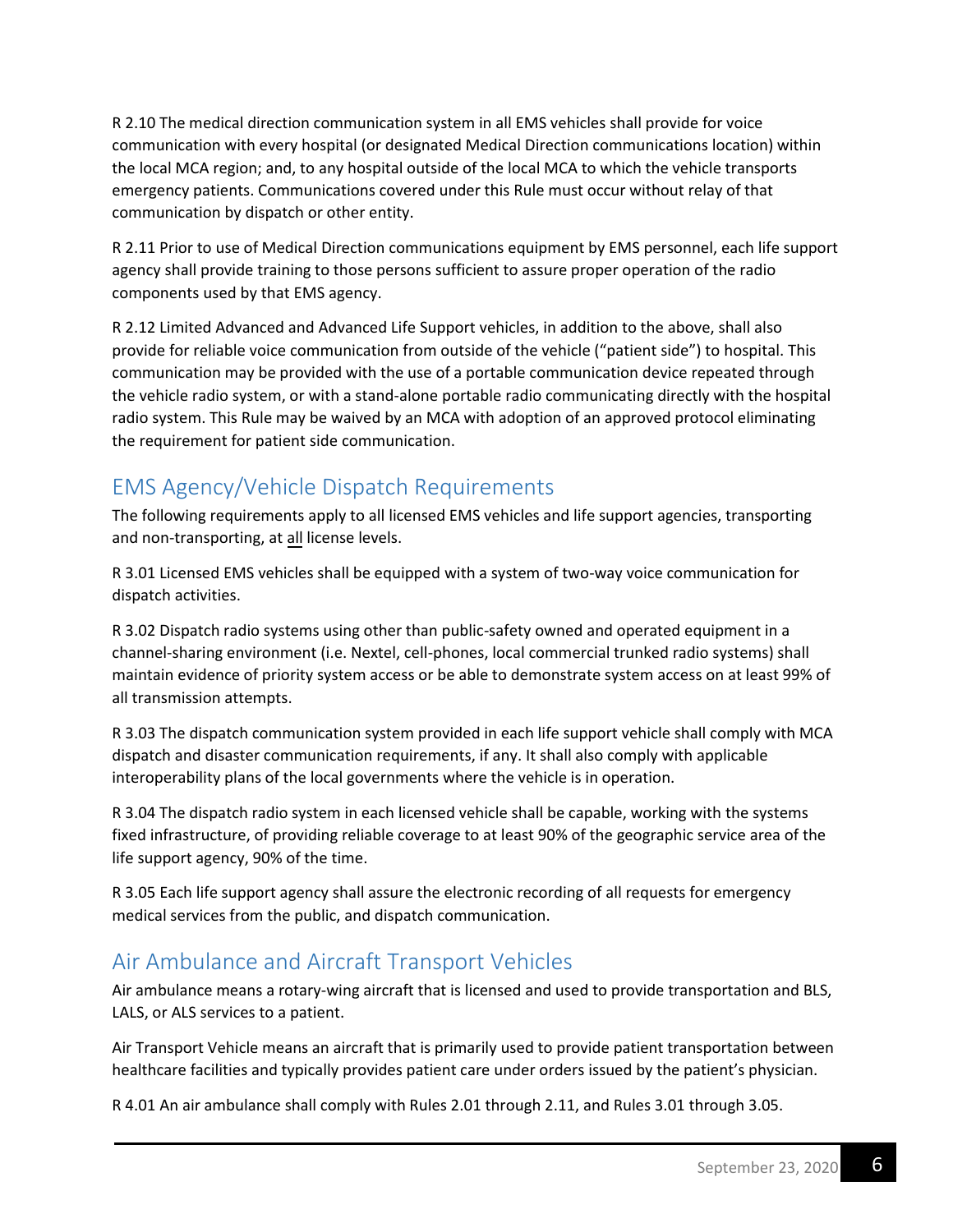R 4.02 Pre-hospital medical direction communication from an air ambulance to a receiving hospital may occur on any frequency or system properly available for that purpose. Use of the HERN channel while in the air should be limited to prevent wide area interference on that frequency.

R 4.03 Per FCC rule, 47 CFR 22.925, the use of a cellular telephone or similar device on board an aircraft in flight is prohibited.

R 4.04 Aircraft transport vehicles are to use only FCC assigned aircraft frequencies, or systems designated by the FCC for public air to ground communication. Aircraft transport vehicles will not normally use FCC designated land mobile frequencies.

# <span id="page-7-0"></span>Frequency Use Standards

R 5.01 Radio frequencies designated by the FCC for use by emergency medical services (PM) shall be licensed and used in Michigan according to the standards listed in Appendix One of this document.

### <span id="page-7-1"></span>Waivers

R 6.01 A licensed EMS agency or hospital may apply to the Department for a waiver of any portion of these rules. Waivers will be granted only upon a showing of significant economic or other hardship that outweighs the benefit to the public created by full compliance with these rules.

R 6.02 A MCA may approve exemptions to a EMS agency or agencies within there MCA for rules R2.06 - R2.09 if using the 800 MHz band as long as they have capabilities of on scene EMS communication with mutual aid companies in conjunction with the MCA hospital-based EMS communication system, shall be capable of radio to hospital communication to and from 90% of the geographic service area of the EMS agency, 90% of the time.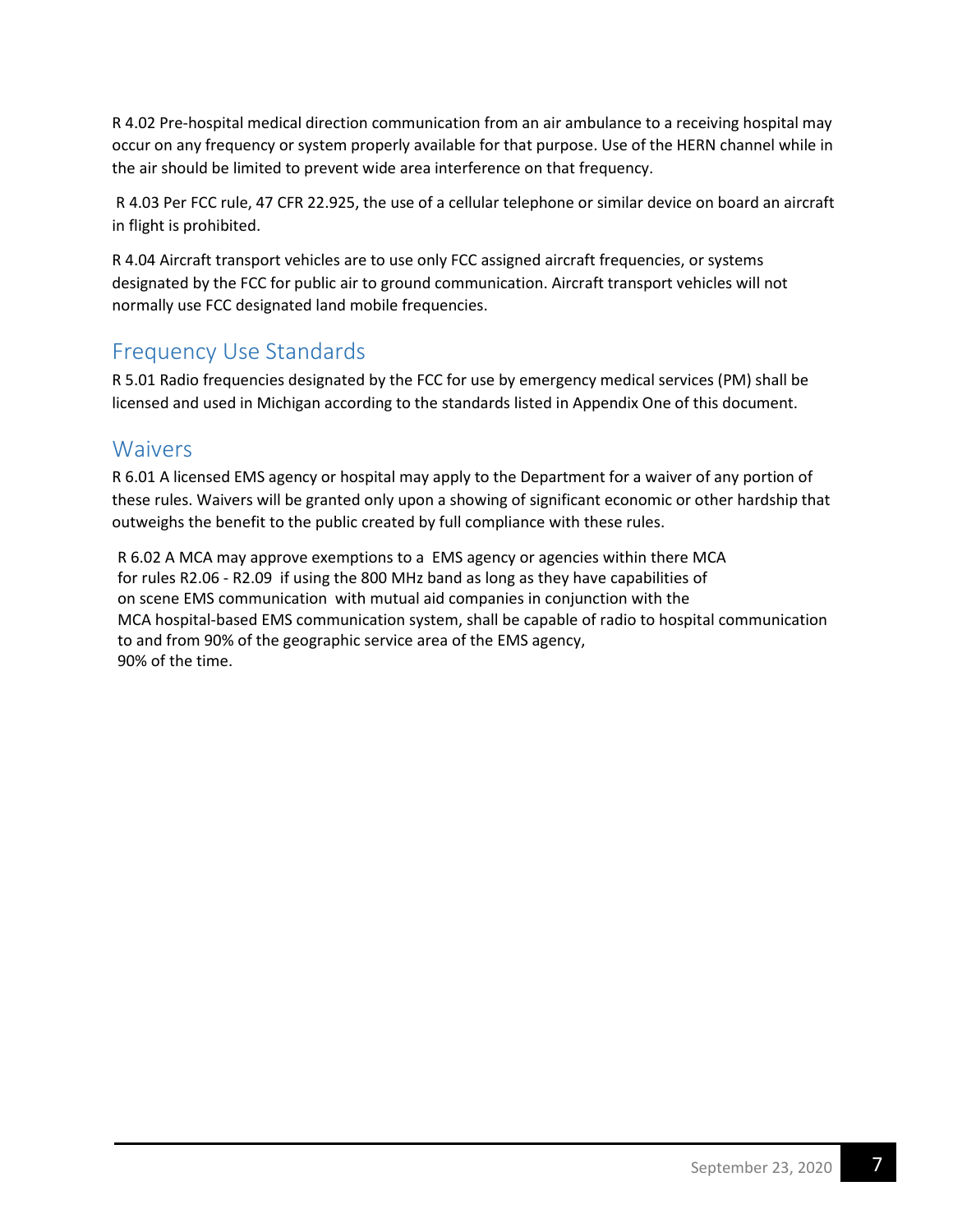Appendices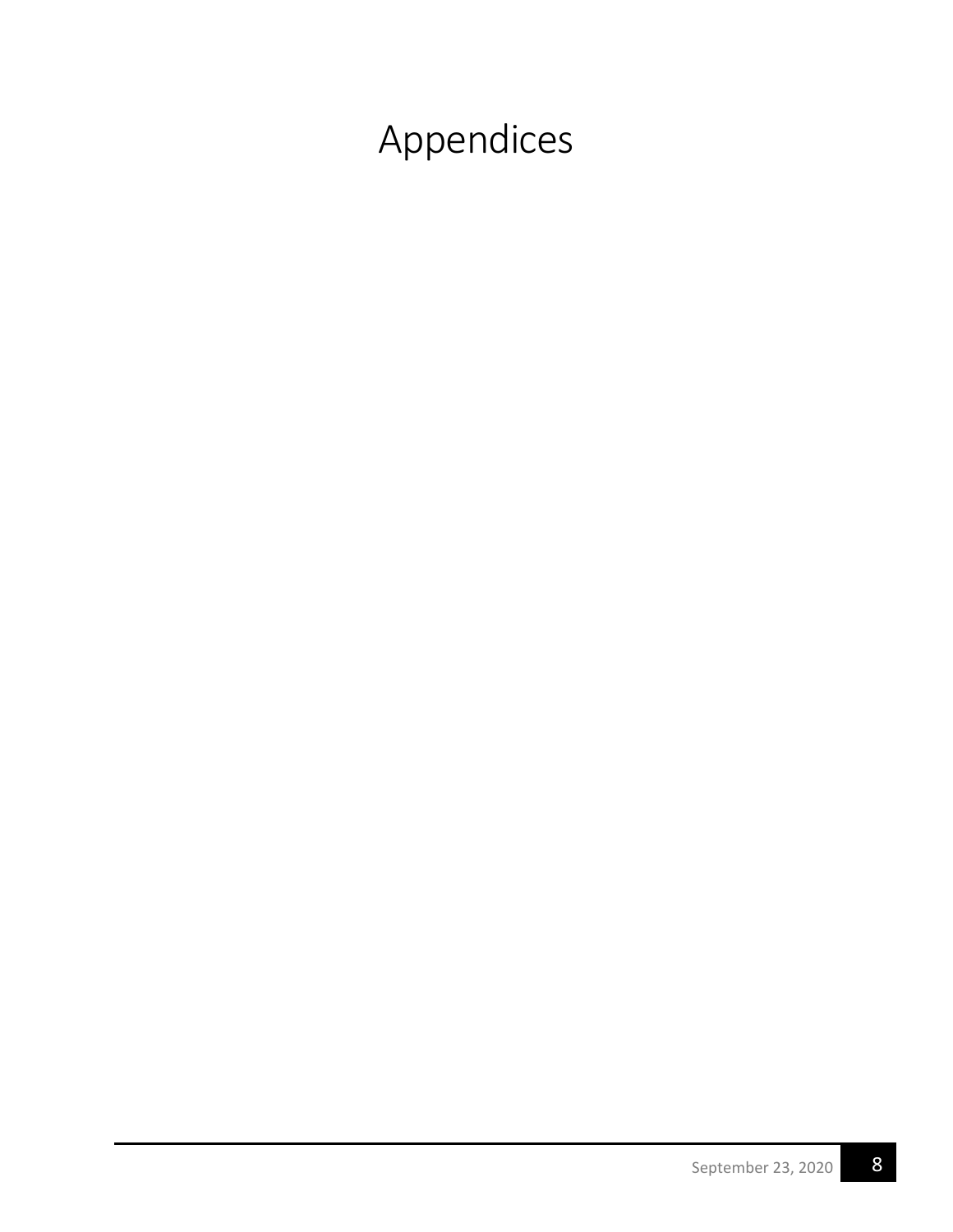#### <span id="page-9-1"></span><span id="page-9-0"></span>MEDCOM Frequency and CTSS Requirements

The Department has the responsibility under FCC rules (47 CFR §90.20) to coordinate use of frequencies specified in the rules as reserved for "Emergency Medical" use and listed in FCC frequency allocation tables with the designation "PM". Emergency Medical frequencies will be approved by the Department for use in the State of Michigan as follows:

#### <span id="page-9-2"></span>VHF Channels

- 150.775 MHz Mobile and portable use only; vehicular repeaters.
- 150.790 MHz Mobile and Portable use only; vehicular repeaters.
- 150.805 MHz Mobile and portable use only; vehicular repeaters.
- 155.325 MHz Dispatch of EMS resources, base and mobile use.
- 155.34 MHz Reserved for communications between hospitals and EMS personnel, for the purpose of coordination and instruction regarding care and transport of patients in the rendition or delivery of emergency medical services. Dispatch and paging operations are not allowed on this frequency. (Commonly known as the HERN channel).
- 155.355 MHz Mobile and portable only; On-Scene Coordination of EMS resources; mutual aid; tactical operations. "VMEDTAC".
- 155.385MHz Primary use: Rotary Wing Ambulance Dispatch; Secondary use: regional coordination between hospitals, health departments, and Emergency Operations Centers (EOC) during times of disaster and large multi-casualty incidents.
- 155.400 MHz Within the SE Michigan counties of St. Clair, Macomb, Oakland, Wayne, Monroe, Washtenaw and Livingston, this frequency is reserved for disaster coordination purposes and as a secondary HERN channel. No dispatch or paging operations will be allowed in SE Michigan. Outside SE Michigan, the frequency is available for dispatch of EMS resources, base and mobile.

"Emergency Medical" (PM) Channels offset 7.5 KHz from those listed above will be approved for use as indicated for the "PM" channel immediately below it.

#### <span id="page-9-3"></span>Notes:

The Department recommends that each mobile VHF radio used in EMS operations in Michigan be configured for operation on all CTCSS tones used on the HERN frequency in Michigan. An up-to-date directory is available from the Department.

Base stations transmitting on 155.34 MHz shall transmit using a "PL" code of 97.4 Hz. Receive "PL" will be as individually assigned by the Department. It is recommended that mobile and portable units use no "PL" (carrier squelch) on receive to prevent unintentional interference on this frequency.

Stations transmitting on 155.400 MHz within 100 miles of the SE Michigan counties listed above must transmit using a "PL" code of 97.4 Hz or other "PL" as approved by the Department to avoid interference to SE Michigan HERN operations.

Operations currently FCC licensed and in operation as of the implementation date of these requirements may continue existing uses of these frequencies.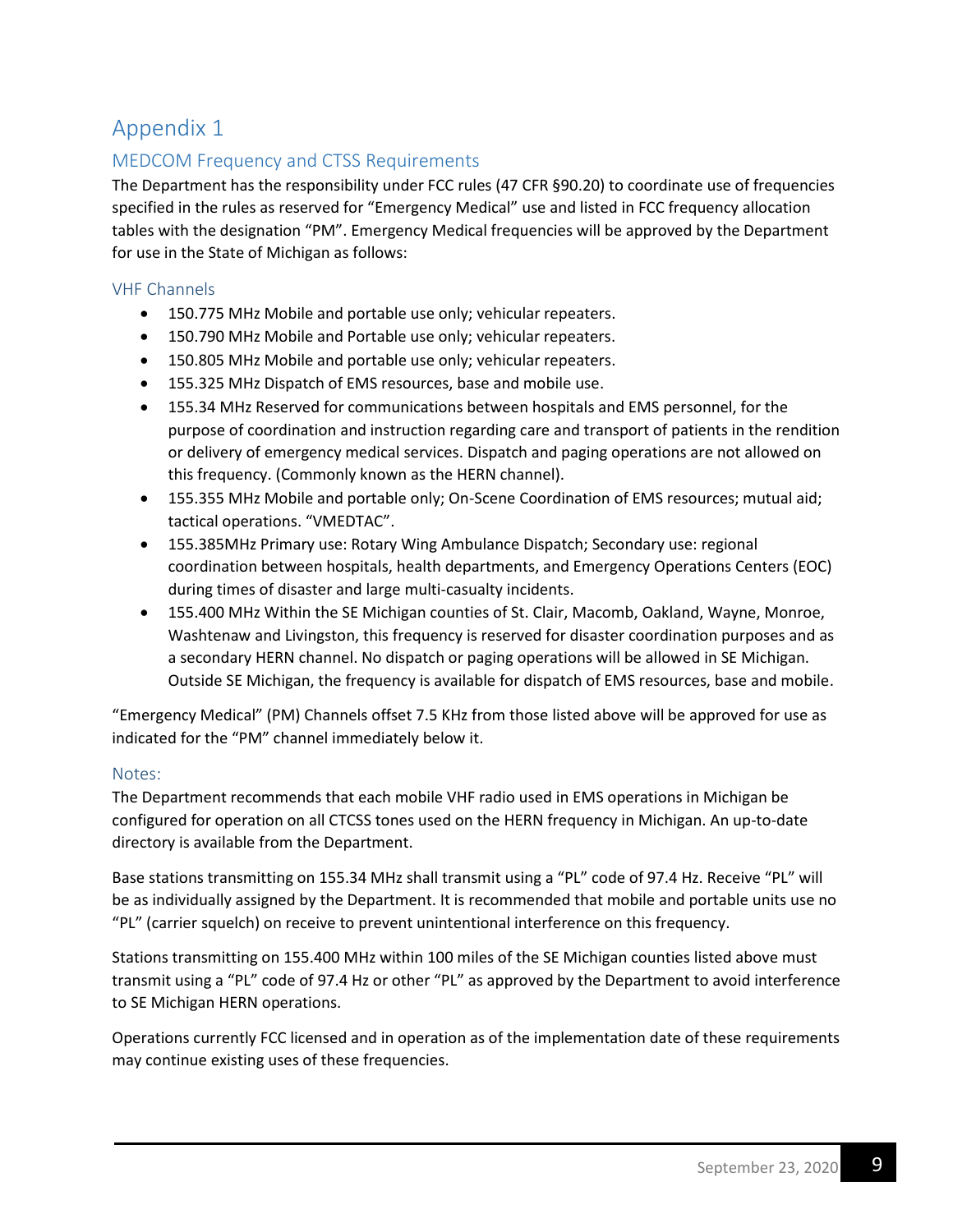The State of Michigan maintains FCC licensure on 155.34 and 155.355 MHz for all mobile and portable EMS operations. Michigan licensed EMS agencies are authorized, per FCC rule 47CFR 90.421, to operate mobile and portable transmitters for EMS uses outlined in this document on these frequencies without further FCC licensing. Mobile use of the national interoperability channels does not require additional FCC licensing.

#### <span id="page-10-0"></span>UHF Channels

- 453.075 MHz Base or Mobile, dispatch of EMS resources.
- 453.125 MHz Base or Mobile, dispatch of EMS resources.
- 453.175 MHz Base or Mobile, dispatch of EMS resources.

6.25 KHz Narrowband "offset" PM channels adjacent to the above frequencies will be approved for similar EMS dispatch uses, with appropriate emission limits per FCC rules.

Operations currently FCC licensed and in operation as of the implementation date of these requirements may continue existing uses of these frequencies.

#### *UHF "MED" Channels*

Channels and CTCSS codes will be assigned by the Department. The Department should be involved in any planning for new or changed UHF MED Channel operations.

In order to minimize the possibilities of co-channel interference between Medical Control communication systems, the Department will designate a channel selection scheme for those areas using multiple UHF channels.

The FCC has designated the following "MED" channels for communications in support of EMS activity. In Michigan, their primary use is for EMS to hospital medical direction communication and for public health coordination activities during times of disaster. The Department will designate the channels and CTCSS tones to be used in each geographic area.

For all MED Channels, use of 6.25 KHz channels is not anticipated until all available 12.5 channels in an area are used.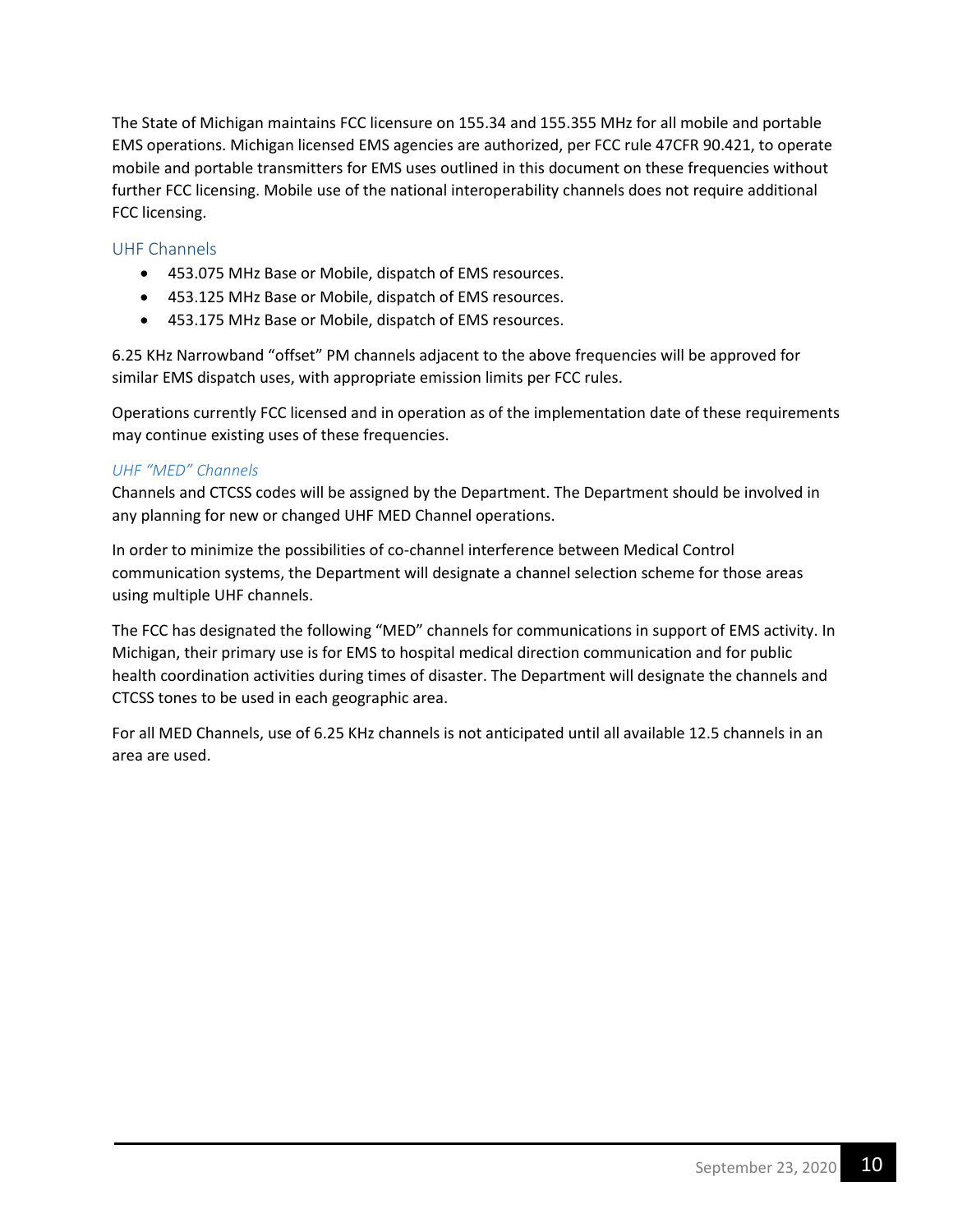#### *Table 1 MEDCOM Channels*

| <b>MEDCOM Channel Designator</b> | <b>Frequency Base</b> | <b>Mobile</b> |
|----------------------------------|-----------------------|---------------|
| MED <sub>1</sub>                 | 463.000               | 468.00        |
| <b>MED 11</b>                    | 463.00625             | 468.00625     |
| <b>MED 12</b>                    | 463.0125              | 468.0125      |
| <b>MED 13</b>                    | 463.01875             | 468.01875     |
| MED <sub>2</sub>                 | 463.025               | 468.025       |
| <b>MED 21</b>                    | 463.03125             | 468.03125     |
| <b>MED 22</b>                    | 463.0375              | 468.0375      |
| <b>MED 23</b>                    | 463.04375             | 468.04375     |
| MED <sub>3</sub>                 | 463.05                | 468.05        |
| <b>MED 31</b>                    | 463.05625             | 468.05625     |
| <b>MED 32</b>                    | 463.0625              | 468.0625      |
| <b>MED 33</b>                    | 463.06875             | 468.06875     |
| MED <sub>4</sub>                 | 463.075               | 468.075       |
| <b>MED 41</b>                    | 463.08125             | 468.08125     |
| <b>MED 42</b>                    | 463.0875              | 468.0875      |
| <b>MED 43</b>                    | 463.09375             | 468.09375     |
| MED <sub>5</sub>                 | 463.100               | 468.100       |
| <b>MED 51</b>                    | 463.10625             | 468.10625     |
| <b>MED 52</b>                    | 463.1125              | 468.1125      |
| <b>MED 53</b>                    | 463.11875             | 468.11875     |
| MED <sub>6</sub>                 | 463.125               | 468.125       |
| <b>MED 61</b>                    | 463.13125             | 468.13125     |
| <b>MED 62</b>                    | 463.1375              | 468.1375      |
| <b>MED 63</b>                    | 463.14375             | 468.14375     |
| MED <sub>7</sub>                 | 463.150               | 468.150       |
| <b>MED 71</b>                    | 463.15625             | 468.15625     |
| <b>MED 72</b>                    | 463.1625              | 468.1625      |
| <b>MED 73</b>                    | 463.16875             | 468.16875     |
| MED <sub>8</sub>                 | 463.175               | 468.175       |
| <b>MED 81</b>                    | 463.18125             | 468.18125     |
| <b>MED 82</b>                    | 463.1875              | 468.1875      |
| <b>MED 83</b>                    | 463.19375             | 468.19375     |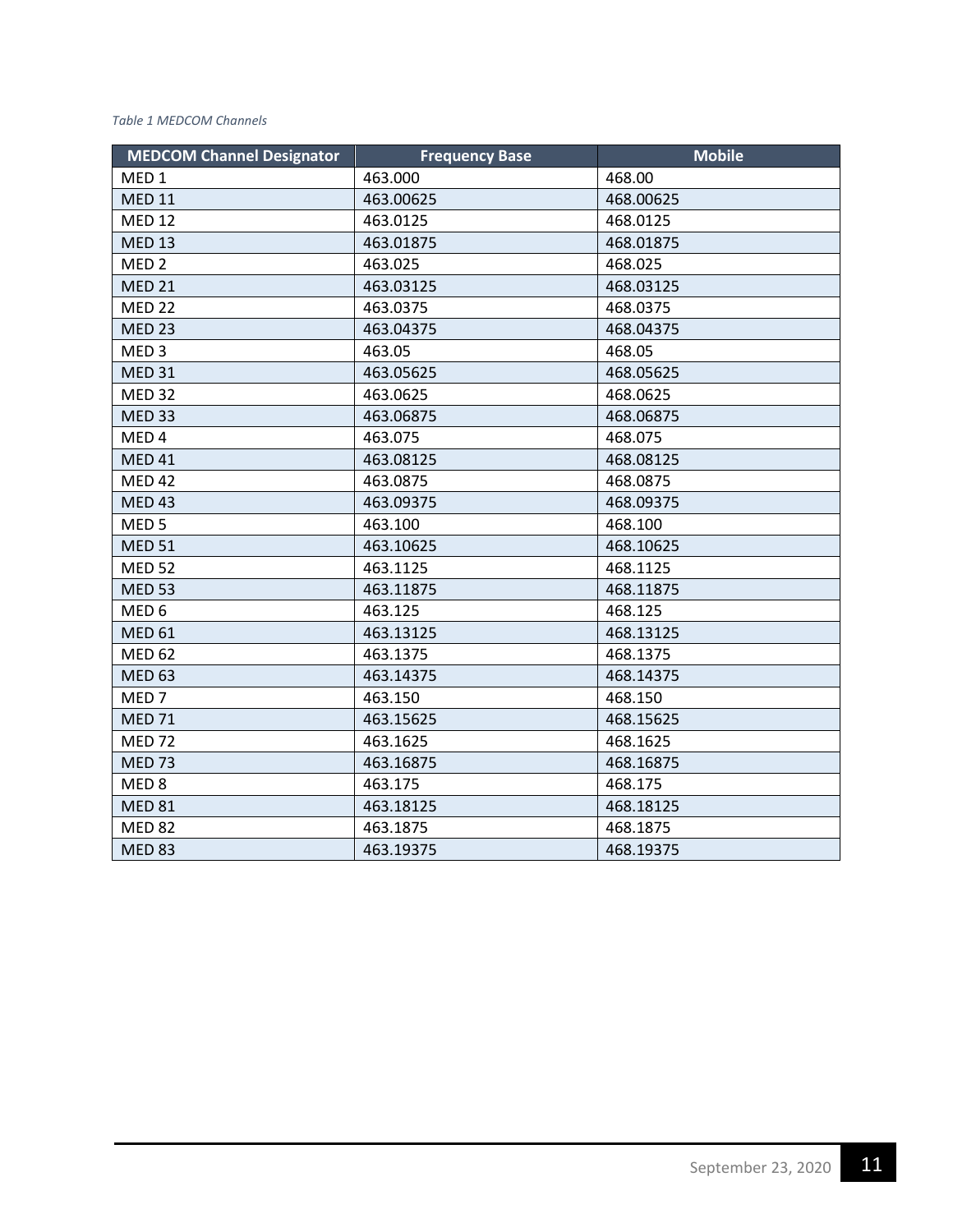The following frequencies are primarily authorized for use in the dispatch of medical care vehicles and personnel for the rendition or delivery of medical services. These frequencies may also be assigned for intra-system and inter-system mutual assistance purposes. Specific frequencies and CTCSS tones will be as assigned by the Department.

| MEDCOM Channel Designator | <b>Frequency Base</b> | <b>Mobile</b> |
|---------------------------|-----------------------|---------------|
| MED <sub>9</sub>          | 462.950               | 467.950       |
| <b>MED 91</b>             | 462.95625             | 467.95625     |
| <b>MED 92</b>             | 462.9625              | 467.9625      |
| <b>MED 93</b>             | 462.96875             | 467.96875     |
| <b>MED 10</b>             | 462.975               | 467.975       |
| <b>MED 101</b>            | 462.98125             | 467.98125     |
| <b>MED 102</b>            | 462.9875              | 467.9875      |
| <b>MED 103</b>            | 462.99375             | 467.99375     |

*Table 2 MEDCOM Channels and Frequencies for Medical Care*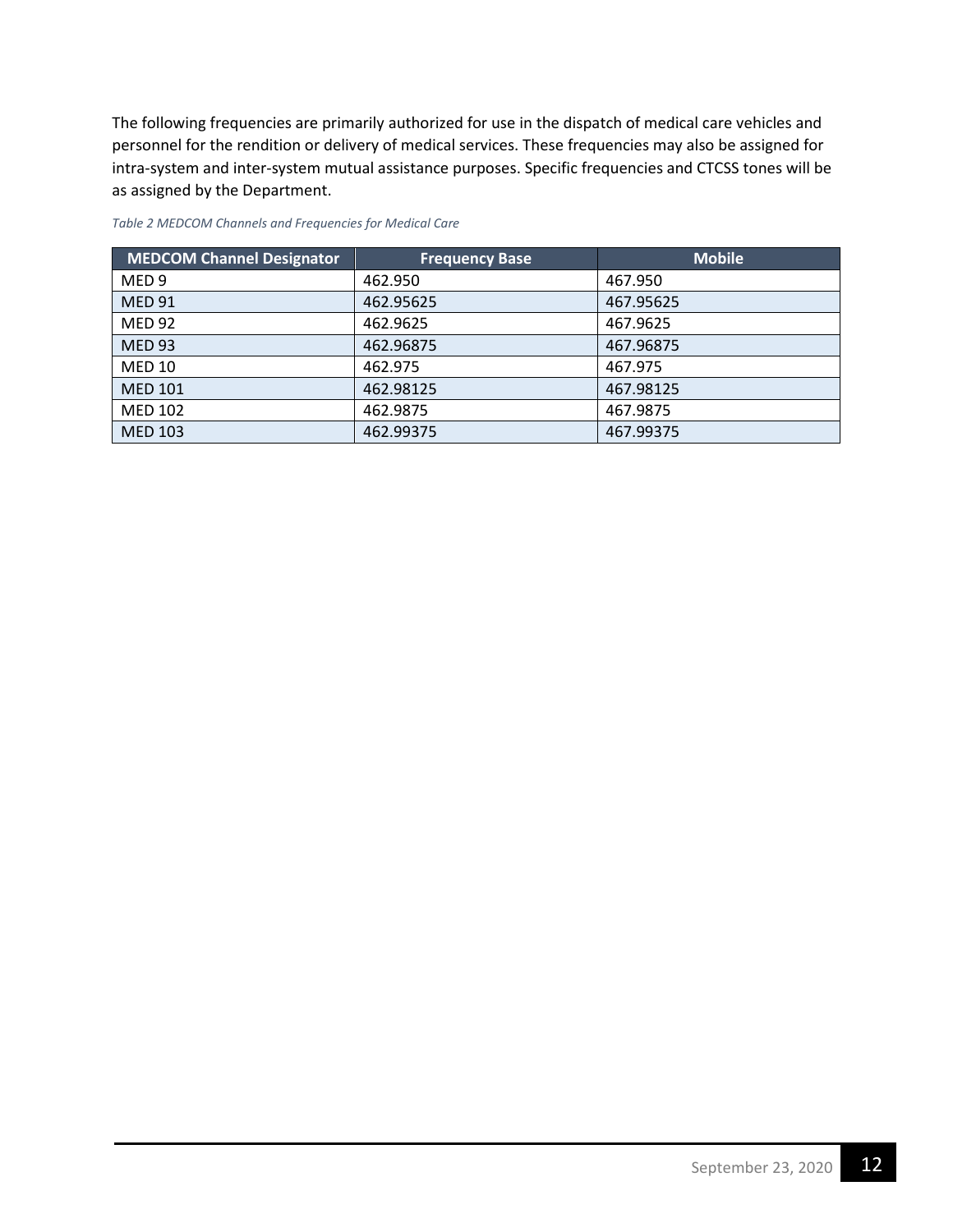#### <span id="page-13-1"></span><span id="page-13-0"></span>Vehicle Designator Plan

It is the Department's desire to have all EMS agencies comply with the state numbering plan. To encourage uniformity for transport vehicles and to lessen confusion for hospital personnel, we encourage all services to adopt the plan. All vehicles would have a two digit by single letter by two or three digit designator. The first two digits identify the vehicle's county of origin listed on Table #1 below. The letter denotes the vehicle's Level of Care listed on Table #2 below, and the last two or three digits are the individual vehicle's identification number. For example, vehicle 41C11 or "Forty-one Charlie Eleven" would be Supervisory Vehicle Eleven from Kent County. All vehicle numbers are to be assigned by the service's local Medical Control Authority.

| 01 Alcona   | 02 Alger     | 03 Allegan    | 04 Alpena    | 05 Antrim      | 06 Arenac       |  |
|-------------|--------------|---------------|--------------|----------------|-----------------|--|
| 07 Baraga   | 08 Barry     | 09 Bay        | 10 Benzie    | 11 Berrien     | 12 Branch       |  |
| 13 Calhoun  | 14 Cass      | 15 Charlevoix | 16 Cheboygan | 17 Chippewa    | 18 Clare        |  |
| 19 Clinton  | 20 Crawford  | 21 Delta      | 22 Dickinson | 23 Eaton       | 24 Emmet        |  |
| 25 Genesee  | 26 Gladwin   | 27 Gogebic    | 28 Grand     | 29 Gratiot     | 30 Hillsdale    |  |
|             |              |               | Traverse     |                |                 |  |
| 31 Houghton | 32 Huron     | 33 Ingham     | 34 Ionia     | 35 losco       | 36 Iron         |  |
| 37 Isabella | 38 Jackson   | 39 Kalamazoo  | 40 Kalkaska  | 41 Kent        | 42 Keweenaw     |  |
| 43 Lake     | 44 Lapeer    | 45 Leelanau   | 46 Lenawee   | 47 Livingston  | 48 Luce         |  |
| 49 Mackinaw | 50 Macomb    | 51 Manistee   | 52 Marquette | 53 Mason       | 54 Mecosta      |  |
| 55          | 56 Midland   | 57 Missaukee  | 58 Monroe    | 59 Montcalm    |                 |  |
| Menominee   |              |               |              |                | Montmorency     |  |
| 61 Muskegon | 62 Newaygo   | 63 Oakland    | 64 Oceana    | 65 Ogemaw      | 66 Ontonagon    |  |
| 67 Osceola  | 68 Oscoda    | 69 Otsego     | 70 Ottawa    | 71 Presque     | 72              |  |
|             |              |               |              | <b>Isle</b>    | Roscommon       |  |
| 73 Saginaw  | 74 St. Clair | 75 St. Joseph | 76 Sanilac   | 77 Schoolcraft | 78 Shiawassee   |  |
| 79 Tuscola  | 80 Van Buren | 81 Washtenaw  | 82 Wayne     | 83 Wexford     | 84 Detroit East |  |

*Table 3 County Number*

#### *Table 4 Level of Care*

| A | Alpha           | Advanced Life Support Ambulance                      |
|---|-----------------|------------------------------------------------------|
| B | <b>Bravo</b>    | <b>Basic Life Support Ambulance</b>                  |
| C | <b>Charlie</b>  | <b>Supervisory Vehicle</b>                           |
| D | <b>Delta</b>    | Physician Vehicle                                    |
| E | Echo            | Advanced Life Support Non-Transport Vehicle          |
| н | Hotel           | Air Ambulance or Helicopter                          |
|   | Lima            | Limited Advanced Life Support Ambulance              |
| М | Mike            | Limited Advanced Life Support Non-Transport Vehicle  |
| N | <b>November</b> | Neonatal Unit                                        |
| R | <b>Romeo</b>    | Rescue, Extrication, or Medical First Responder Unit |
|   | Tango           | Basic Life Support Non-Transport Vehicle             |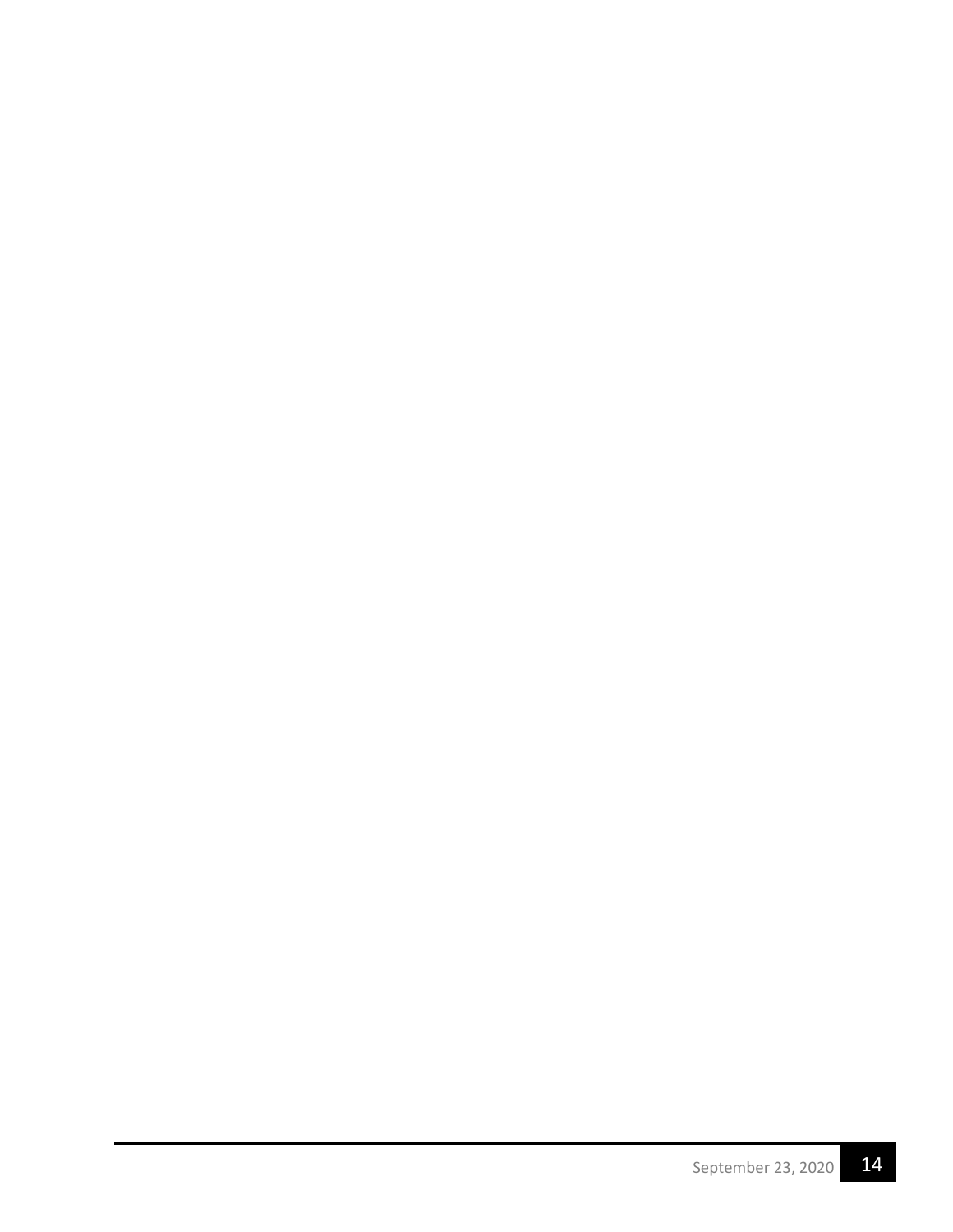#### <span id="page-15-1"></span><span id="page-15-0"></span>Recommended Best Practices

The following are not required under the rules, but are considered to be industry wide best practices.

<span id="page-15-2"></span>MFR and NON-Transporting BLS Vehicles Ability to Communicate with Responding Ambulance: The rules do not require an MFR licensed vehicle or BLS NON - transporting vehicles to have communication capability with local hospitals, or directly with responding transport ambulances. However, the ability to communicate directly with a responding ambulance, without relay through dispatch, is highly desirable. Such capability should be considered as part of a local or regional interoperability plan.

<span id="page-15-3"></span>Use of "Plain Language" "While the NIMS Integration Center does not require plain language for internal operations, it strongly encourages it, as it is important to practice every day terminology and procedures that will need to be used in emergency incidents and disasters. NIMS implementation is a long-term effort and it is probably not possible to persuade everyone to change ingrained habits overnight. But, we do hope that over time, everyone will understand the importance of using common terminology, that is, plain language, every day" (Excerpt from the December, 2006 NIMS Alert)

<span id="page-15-4"></span>Use And Availability of COML Trained Personnel: The Department of Homeland security has created and defined the position of Communications Unit Leader, or COML. These individuals have broad expertise in setting up and using radio communication systems in times of disaster or other major incidents. Training per a standard curriculum is available through the Michigan State Police, Emergency Management and Homeland Security Division. EMS Agencies should be aware of COML trained persons in their area, and include their expertise in planning for major incidents.

<span id="page-15-5"></span>Alpha Numeric Radio Display: Per Rule 2.03, it is permissible to use a radio device that indicates channels with only a channel number. This use is allowed only if there is readily available to the operator a printed cross-reference guide showing actual channel names or uses for each channel number. It is highly recommended that radios with an alpha numeric display of at least 8 characters for each channel be used for EMS purposes.

<span id="page-15-6"></span>Common Channel Names: It is highly recommended that channel names used in EMS vehicle and portable radios be consistent with the recommended naming convention published by the National Public Safety Telecommunications Council. Standard, nati[onally accepted channel names are lis](http://www.npstc.org/ChannelNaming.jsp)ted for all common interoperability channels in public safety. (See www.npstc.org/ChannelNaming.jsp)<sup>2</sup>

<sup>&</sup>lt;sup>2</sup> National Public Safety Telecommunications Council Accessed 2/18/2016 @ http://www.npstc.org/channelNaming.jsp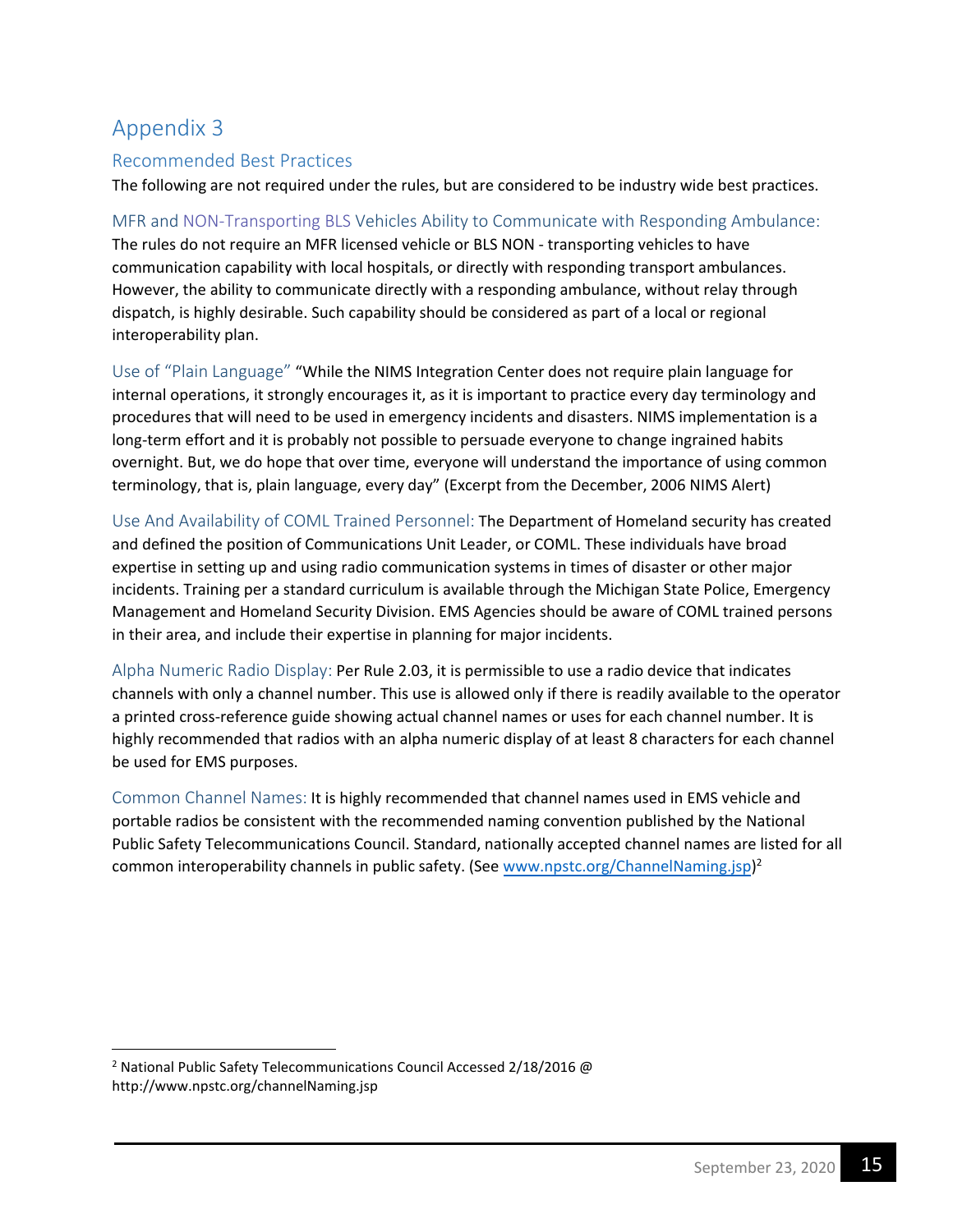#### <span id="page-16-1"></span><span id="page-16-0"></span>MDHHS FCC Radio Station Authorization

*Image 1 Copy of MDHHS FCC Radio License, Exp. 2026*

|          |                   | LICENSEE: STATE OF MICHIGAN, DEPT OF HEALTH AND<br><b>HUMAN SERVICES</b>                                                                                                                                                                                                                                                                                                                                                                |                                       |              |     |                                                 | Call Sign<br>WOGE289                 |                 | <b>File Number</b><br>0007509190                                                       |                                                                        |
|----------|-------------------|-----------------------------------------------------------------------------------------------------------------------------------------------------------------------------------------------------------------------------------------------------------------------------------------------------------------------------------------------------------------------------------------------------------------------------------------|---------------------------------------|--------------|-----|-------------------------------------------------|--------------------------------------|-----------------|----------------------------------------------------------------------------------------|------------------------------------------------------------------------|
|          |                   | ATTN: BUREAU EMS, TRAUMA, PREPAREDNESS                                                                                                                                                                                                                                                                                                                                                                                                  |                                       |              |     |                                                 |                                      |                 | <b>Radio Service</b><br>PW - Public Safety Pool, Conventional                          |                                                                        |
|          |                   | STATE OF MICHIGAN, DEPT OF HEALTH AND HUMAN<br><b>SERVICES</b><br>PO BOX PO BOX 30207                                                                                                                                                                                                                                                                                                                                                   |                                       |              |     |                                                 |                                      |                 | <b>Regulatory Status</b><br><b>PMRS</b>                                                |                                                                        |
|          |                   | LANSING, MI 48909                                                                                                                                                                                                                                                                                                                                                                                                                       |                                       |              |     |                                                 |                                      |                 | <b>Frequency Coordination Number</b>                                                   |                                                                        |
|          |                   | FCC Registration Number (FRN): 0015615230                                                                                                                                                                                                                                                                                                                                                                                               |                                       |              |     |                                                 |                                      |                 |                                                                                        |                                                                        |
|          |                   | <b>Grant Date</b><br>11-29-2016                                                                                                                                                                                                                                                                                                                                                                                                         | <b>Effective</b> , Date<br>11-29-2016 |              |     |                                                 | <b>Expiration Date</b><br>12-20-2026 |                 | <b>Print Date</b><br>11-30-2016                                                        |                                                                        |
|          |                   |                                                                                                                                                                                                                                                                                                                                                                                                                                         | STATION TECHNICAL SPECIFICATIONS      |              |     |                                                 |                                      |                 |                                                                                        |                                                                        |
| Loc. 1   |                   | Area of operation<br>Statewide: MI                                                                                                                                                                                                                                                                                                                                                                                                      |                                       |              |     |                                                 |                                      |                 |                                                                                        |                                                                        |
| Antennas |                   |                                                                                                                                                                                                                                                                                                                                                                                                                                         |                                       |              |     |                                                 |                                      |                 |                                                                                        |                                                                        |
|          |                   | Loc Ant Frequencies<br>No. No. (MHz)                                                                                                                                                                                                                                                                                                                                                                                                    | Sta.<br>Cls.                          | No.          | No. | Emission                                        | Output-ERP                           |                 | Ant.<br>Ant.<br>Units Pagers Designator Power (watts) Ht./Tp AAT<br>meters meters Date |                                                                        |
| 1        | 1                 | 000155.34000000                                                                                                                                                                                                                                                                                                                                                                                                                         | MO                                    | 3200         |     | 11K2F3E<br><b>20K0F3E</b>                       | (watts)<br>50.000 50.000             |                 |                                                                                        |                                                                        |
| ı<br>ı   | $\mathbf{1}$<br>1 | 000155.34000000<br>Frequency 000155.34000000 Special Condition<br>Operation on this frequency is on a non-interference basis to Canadian operations and you must accept all interference from<br>operations in Canada. Licensee is responsible for resolving any complaints of interference to Canadian systems arising from<br>operations on this frequency, including, if necessary, cessation of such operations.<br>000155.35500000 | MO<br>MO.                             | 3200<br>3200 |     | 11K2F3E<br>20K0F3E<br><b>11K2F3E</b><br>20K0F3E | 5,000<br>50.000                      | 5,000<br>50,000 |                                                                                        | Construct<br><b>Deadline</b><br>12-20-2007<br>12-20-2007<br>12-20-2007 |

Page 1 of 2